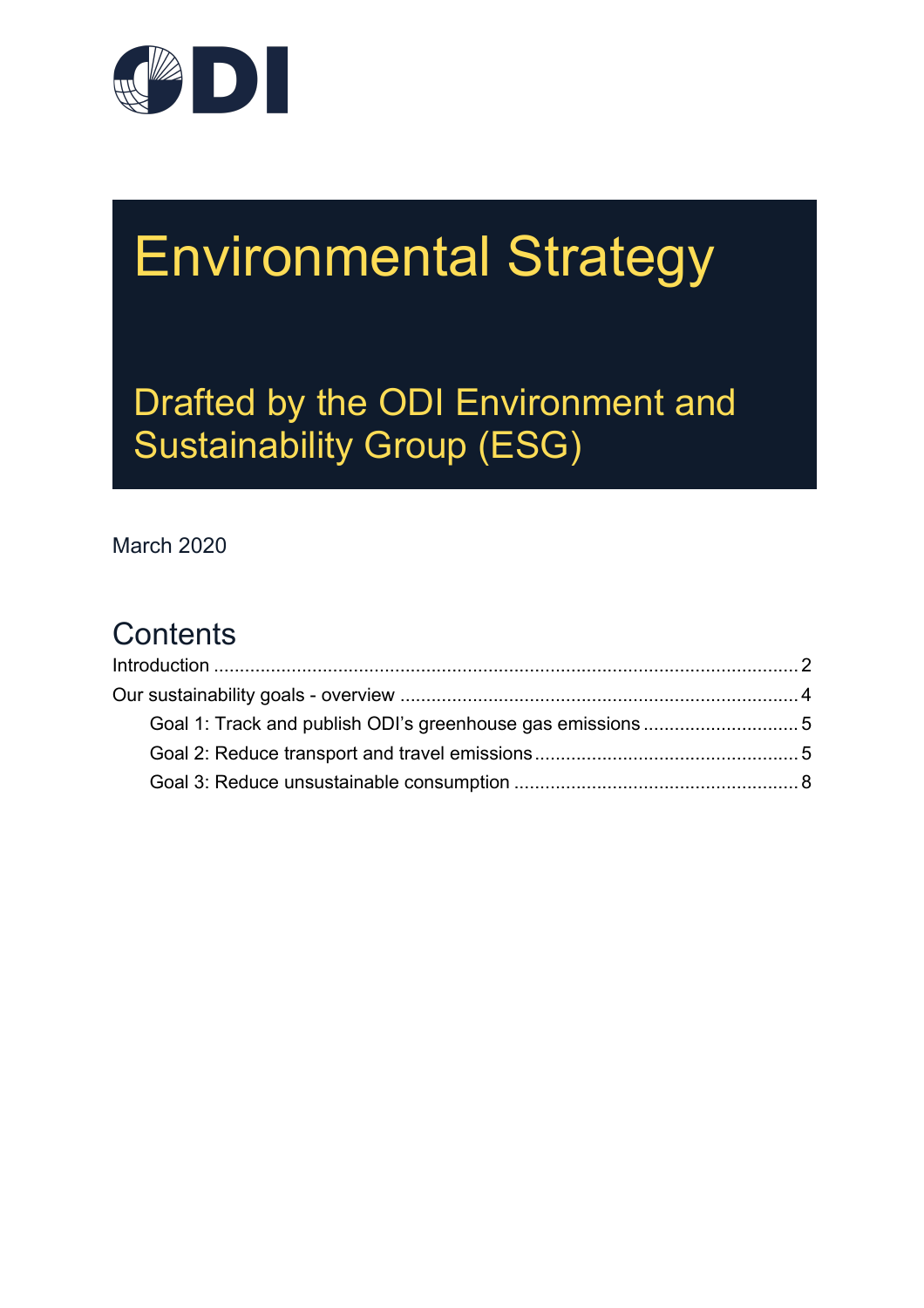*"We use resources in a sustainable way, conscious of our impact on the environment."*

ODI Value "Sustainability"

*"We will track our carbon footprint and make significant cuts on a clear path to carbon neutrality."*

ODI 5-year strategy, 2017

### Introduction

ODI's vision, articulated in our 5-year strategy (ODI, 2017) is a sustainable and peaceful world in which every person thrives.

A core pillar of ODI's work is bringing together different actors and communities from across the globe to build the strong partnerships needed to address the most pressing challenges we face, from humanitarian crises to sustainable resource management. In-person interaction in the countries we focus on is an important aspect of the work we do, however we recognise that working in this way can have an impact on the natural environment. Air travel, which emits large quantities of greenhouse gases (GHG), is an important issue for us as a global organisation.

While certain ways of working may need to continue to allow us to achieve our organisational goals, our commitment to sustainability means that from now on, environmental stewardship must be integral to all our business practice, operations and activities. We therefore aim to:

- o continuously monitor and improve our environmental performance
- o ensure compliance with relevant legislation and regulations
- o be a thought-leader on environmental management
- $\circ$  ensure our staff are aware of our environmental strategy and commitment to sustainability and able to meet their individual responsibilities
- o ensure our suppliers and subcontractors are aware of our environmental strategy

The implementation of the overall environmental strategy lies with SLT, the individual goals with the respective responsible department/group, supported by the Environmental Sustainability Group (ESG). See the separate implementation plan for suggested action points for each goal.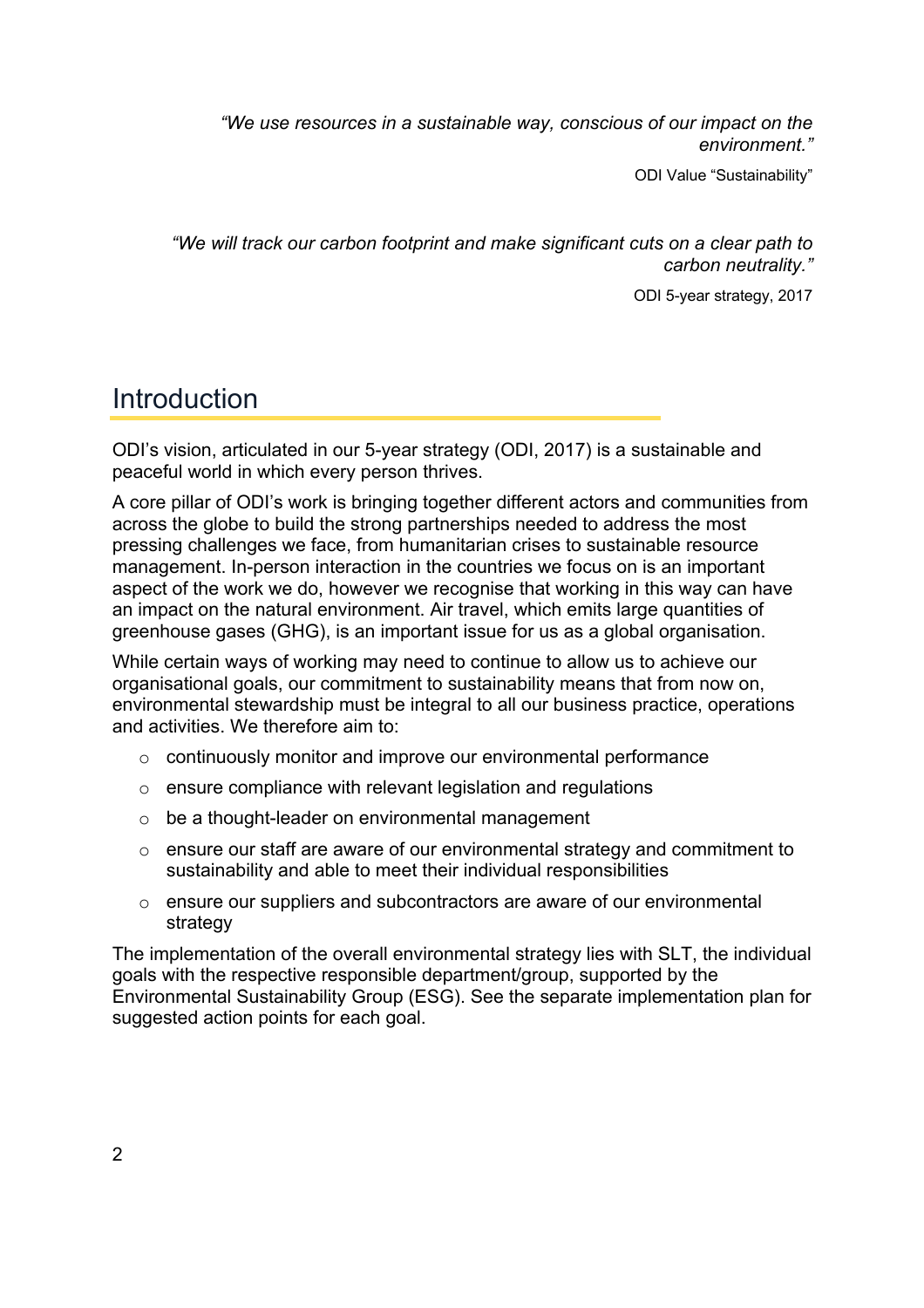

Source: Own calculations, 2019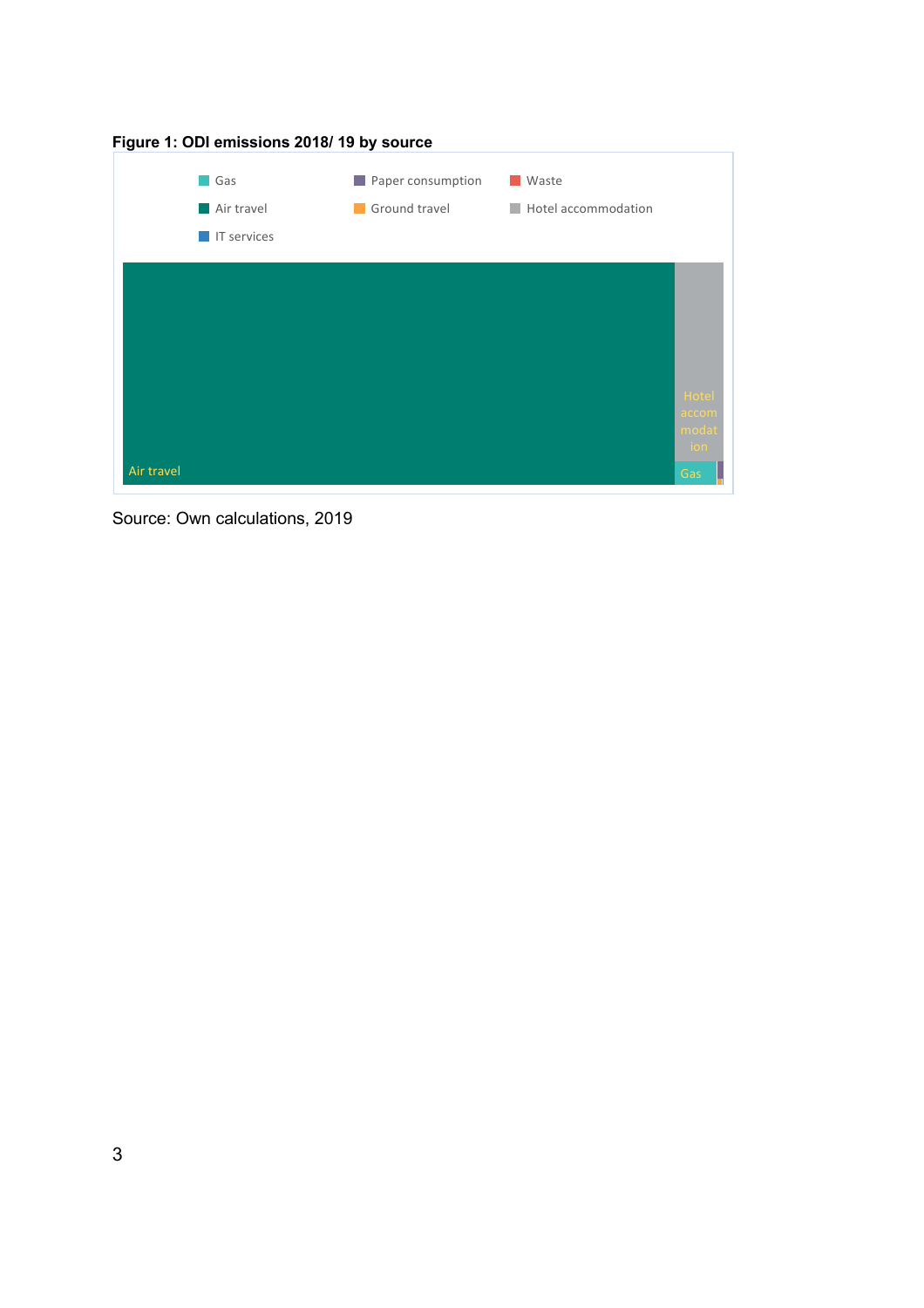## Our sustainability goals - overview

To ensure that ODI lives up to its sustainability values, we propose three high-level goals, each with its own associated aims/ actions:

#### • **Goal 1: Track and publish ODI's greenhouse gas (GHG) emissions**

- o Track annual GHG emissions
- o Publish annual GHG emissions
- **Goal 2: Reduce transport and travel emissions**
	- o Offset all flights taken through ODI
	- o Only use Diversity travel for flight booking
	- o Sensitise staff about the environmental impact of flights
	- o Substantially reduce per capita GHG emissions through flights
	- o Make train travel the default to replace short-haul flights
	- o Further increase support for teleconferences

#### • **Goal 3: Reduce unsustainable consumption**

- o Continue to use sustainable energy and reduce water consumption
- o Reduce plastic in ODI procurement
- o Improve sustainability of ODI's procurement in general
- o Inform staff more on recycling
- o Make vegetarian catering the default
- o Reduce printing and sustainably source all ODI printed material
- o Include environmental sustainability session into induction
- o Encourage consideration of environmental impacts among our contractors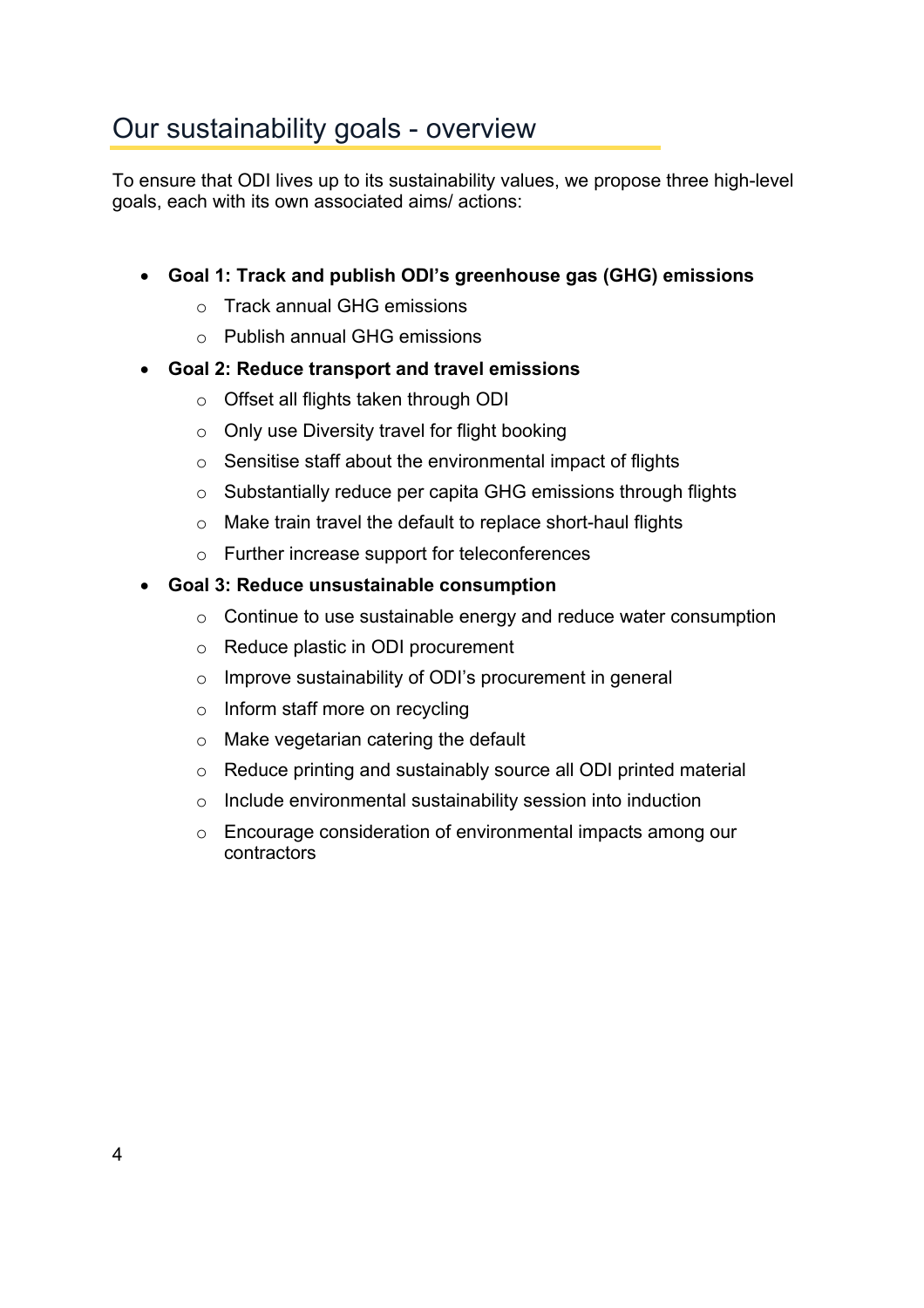# Our sustainability goals – the detail

#### Goal 1: Track and publish ODI's greenhouse gas emissions

#### **1.1 Tracking annual GHG emissions**

To reduce our carbon emissions, we first need to reliably track our carbon footprint on an annual basis, at the end of every fiscal year.

- o **Aim:** Track ODI's GHG emissions each fiscal year using calculator developed by the Environmental Sustainability Group.
- o **Timeline:** First calculation (FY 2018/19) is complete. Calculator to be improved for ease of use until end of end of FY 2019/20.
- o **Responsible:** Director of Climate and Sustainability team (DoCS) to arrange collation of data on a yearly basis and share with SLT at a specified time each year.

#### **1.2 Publishing annual GHG emissions**

To improve transparency and increase the pressure to hold ourselves to our GHG reduction goal, ODI should follow the good example of other UK think tanks such as the IIED and publish our annual GHG emissions. This will make ODI a frontrunner on environmental sustainability and can be used as way to promote our values and our work.

- o **Aim:** Publish the GHG emissions together with the targets in the annual report as well as on a separate sub-section of the ODI website.
- o **Timeline:** Publish first set of data at the start of FY 2020/21, then at start of each financial year henceforth.
- o **Responsible:** Director of Climate and Sustainability to provide updated data to central communications team yearly, who will profile this information on a new section of the website yet to be created.

#### Goal 2: Reduce transport and travel emissions

The vast majority of ODI's carbon footprint is associated with travel, particularly international flights. Achieving carbon net neutrality will require changes to the way we work with our partners so that we can continue to do so effectively in a much less-carbon-intensive way.

#### **2.1 Offset all flights taken through ODI**

As a first and immediate means of reducing the negative impacts of flying, ODI should join other organisations in the sector such as GIZ and UNEP and offset all flights. Offsetting would make flights slightly more expensive, but the marginal costs of about £20 to £50 per return flight would be built into proposals and would be very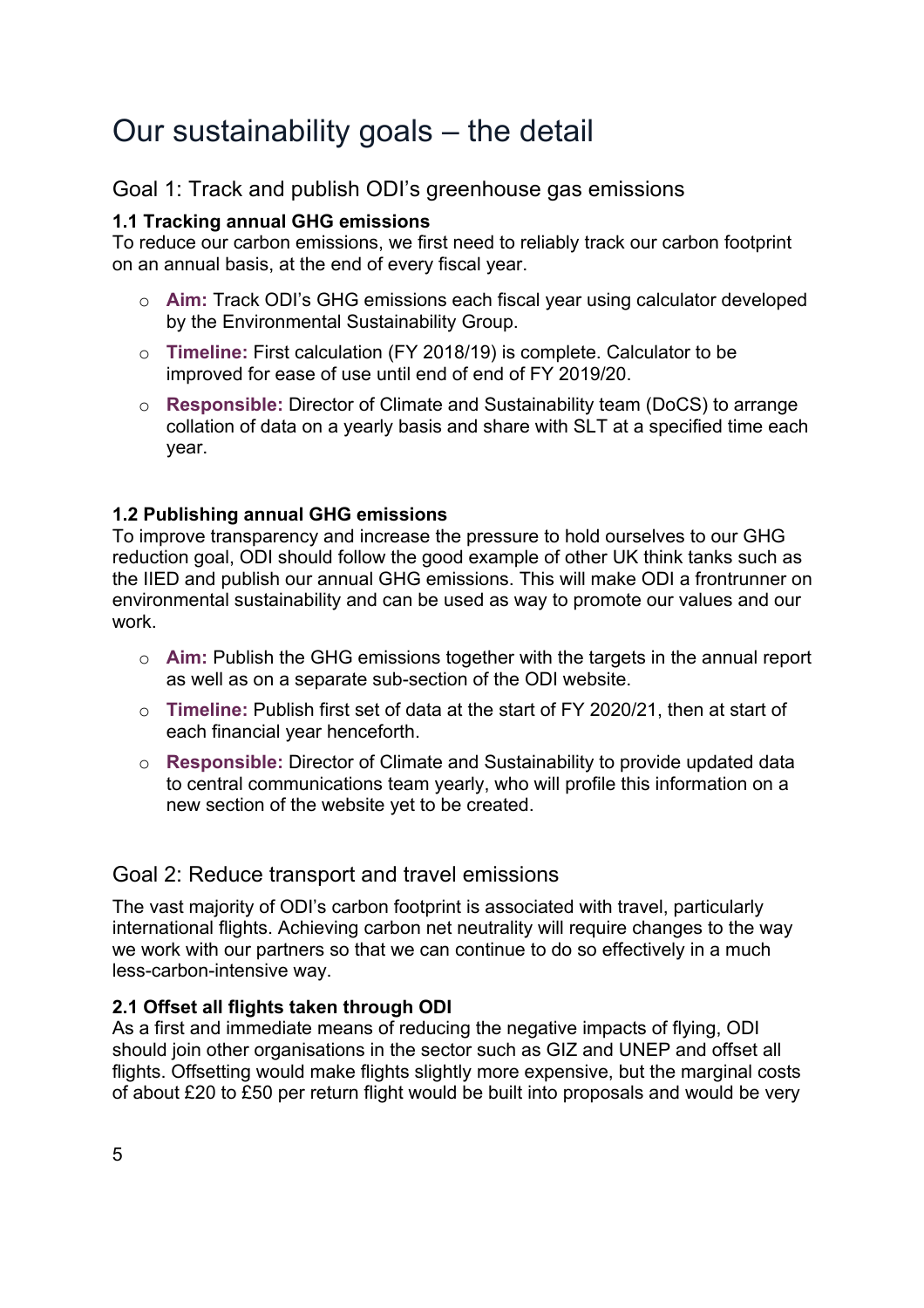unlikely to have any impact on ODI's business. Before offsetting could be introduced, general permission should be asked for from major ODI donors.

- o **Aim:** Offset 80% of all flights at ODI in FY 2020/21, and 100% all flights in 2021/22 using a provider that operates with the *Gold Standard*
- o **Timeline:** Starting in FY 2020/21
- o **Responsible:** SLT, with support from ESG on sourcing suppliers and finessing procurement text as needed.

#### **2.2 Only use Diversity Travel for flight booking**

Currently, the easiest and best way for us to get accurate data about our travelrelated emissions is via our travel provider Diversity Travel. From now on, all staff should book their work flights through Diversity unless exceptional circumstances arise. The tracking of flights through Diversity Travel has other gains including providing GHG emissions tracking: it is useful for our global security colleagues, and reduces staff time spent collating flight receipts.

- o **Aim:** Wherever possible, book flights via Diversity
- o **Timeline:** To take place with immediate effect, once change communicated by DoPs.
- o **Responsible:** Any staff who fly for work, with DoPs responsible for communicating this change.

#### **2.3 Sensitise staff about the environmental impact of flights**

Staff should be sensitised about the impact their flights with ODI have on their personal GHG emissions, to further encourage a reduction in flying for work.

- o **Aim:** Once a year, present GHG emissions to all staff in the form of per capita emissions at team level in a staff meeting and send individual GHG emissions through flights to each staff's email address.
- o **Timeline:** First time in the beginning of FY 2020/21, then continuously at the first staff meeting of each new financial year
- o **Responsible:** SLT/ IT, with support from ESG (to prompt and provide data and email template etc.)

#### **2.4 Substantially reduce per capita GHG emissions through flights**

Flying to other countries to meet people in person is thought of as an integral part of our business. Still, we should aim to reduce flying-related emissions substantially. It would also reduce costs and make ODI more cost-competitive. The goal should be formulated on a per capita basis of full-time staff, and it should be expressed in calculated GHG emissions. In that way, the improvement in efficiency of planes will already lead to a substantial reduction of emissions over the coming decade. It should also include an ambitious short-term goal to incentivise reaping low-hanging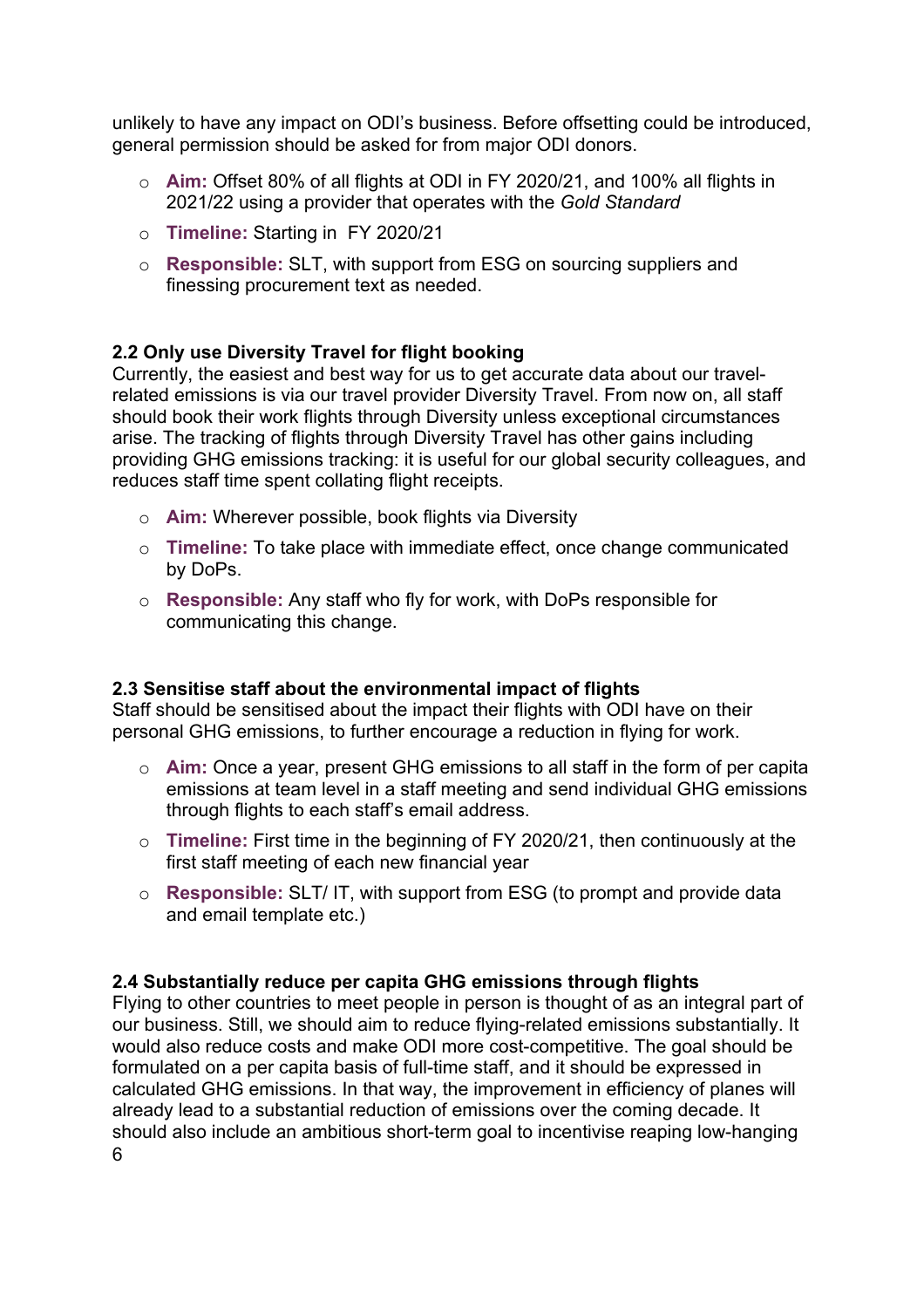fruits such as preference for direct flights instead of connecting ones, use of videoconferencing technologies where possible to hold meetings, reducing number of trips that need to be made per project, optimising the number of colleagues that travel in each given trip, combining multiple projects trips where the destinations are close together to avoid returning to UK in between.

- o **Aim:** Reduce per capita GHG emissions through flights by 50% by 2030 (by 10% in FY 2020/2021) compared to the FY 2018/19 emissions
- o **Timeline:** Between FY 2018/19 and FY 2029/30
- o **Responsible***:* SLT, Directors and POMA

#### **2.5 Make train travel the default to replace short-haul flights**

One simple way of reducing especially short-haul flights is to rely more on fast trains. It should become standard practice to take the train whenever a destination can be reached within 8 hours of train travel. That would mean that destinations such as Paris, Brussels, Bonn, Amsterdam, and Glasgow would be train destinations by default. This might slightly increase travel costs for some projects, but in the light of the marginal contribution of travel costs to total project costs we don't expect those increased travel costs to substantially impact ODI's business.

- o **Aim:** Make all trips to destinations that are reachable by train travel within 8 hours train trips by default.
- o **Timeline:** Start beginning of FY 2020/21.
- o **Responsible:** Anyone who travels for work; SLT and then DoPs to communicate this change to relevant parts of the organisation.

#### **2.6 Further increase support for teleconferencing**

One of the major ways in which flights can be reduced is by ensuring better communication with partners in the countries we often work in. Our IT and AV-team has already provided a great array of options to connect to other locations, including Blue Jeans, Skype for Business and our existing plug-and-play teleconferencing rooms. However, there remain problems: A small number of telephone rooms at ODI makes calls sometimes more cumbersome, so SLT should consider options of how to increase available telephone space. Also, there often is a bad internet connection in many partner countries. Projects should start creating a list of locations with highquality TC services and budget for partners to use them.

- o **Aim:** Provide more rooms or space where teleconferencing is possible at ODI building, and consider building budget for teleconferencing into project **budgets**
- o **Timeline:** Starting FY 2020/21
- o **Responsible:** SLT, IT (on more rooms/space) POMA (on project budgets)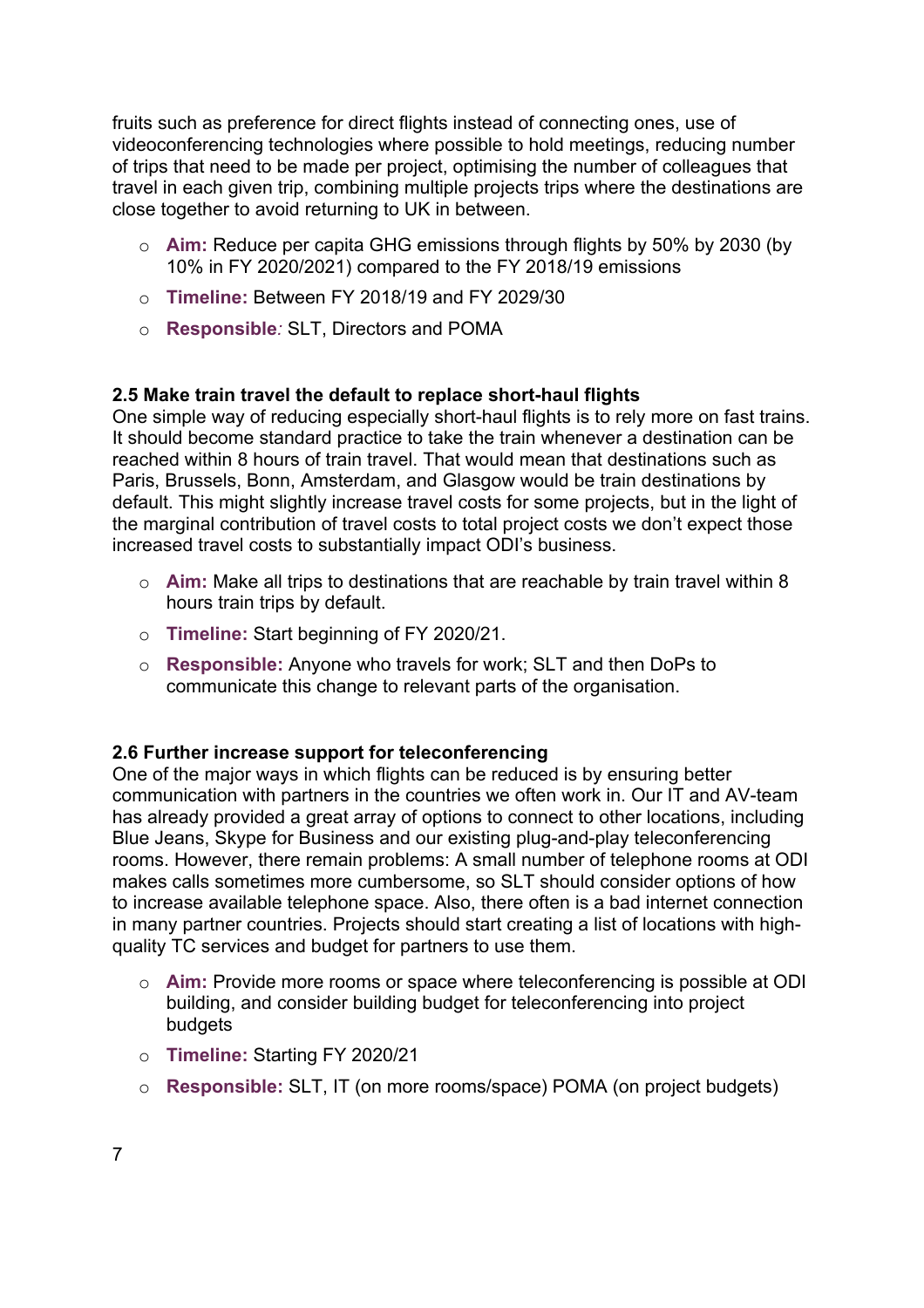#### Goal 3: Reduce unsustainable consumption

As well as reducing our contribution to GHG emissions, ODI should address its environmental impacts in other areas, including consumption.

#### **3.1 Continue to use sustainable energy and reduce water consumption**

We should continuously check for ways to save more energy and water. As a start, ODI should stick to its current electricity supplier, which uses 100% renewable energy.

- o **Aim:** Continuous reduction of energy and water consumption at the ODI building and maintaining a supplier of electricity sourced to 100% from renewable energy sources
- o **Timeline:** Ongoing monitoring of energy and water suppliers
- o **Responsible:** Facilities team

#### **3.2 Reduce plastic in ODI procurement**

Wherever possible, our procurement choices should strive to use non-plastic alternatives. Examples of products that could be bought instead could be wooden pens and pencils, biodegradable cups, or wooden cutlery for events with catering, for example. Such products should be preferred even if they might be slightly more expensive than the plastic alternatives. This importantly also includes choosing products with less plastic packaging or explicitly asking suppliers for reduced plastic packaging for their products. Finally, incentivise staff to bring their own containers for lunch and suggest take-away lunch places where these can be used to reduce single-use plastic around ODI.

- o **Aim:** Limit ODI's procurement of plastic to products that cannot be procured without plastic
- o **Timeline:** Prepare an overview to SLT of products that can be procured without plastic in FY 2020/21 including expected costs of substituting those items. SLT then to decide which products to substitute.
- o **Responsible:** Facilities and hospitality teams to prepare overview of current extent of plastic in catering and facilities for FY 2020/21 start. Ongoing responsibility of any staff with power to purchase goods to ensure plastic is reduced (e.g. events materials, shipping materials etc.). ESG to provide information on take-away lunch places that accept own containers.

#### **3.3 Improve sustainability of ODI's procurement in general**

In addition to reducing plastic and printing (see below), all ODI suppliers should be chosen with environmental sustainability considerations in mind.

o **Aim:** Update ODI's procurement process/documentation to reflect this, as needed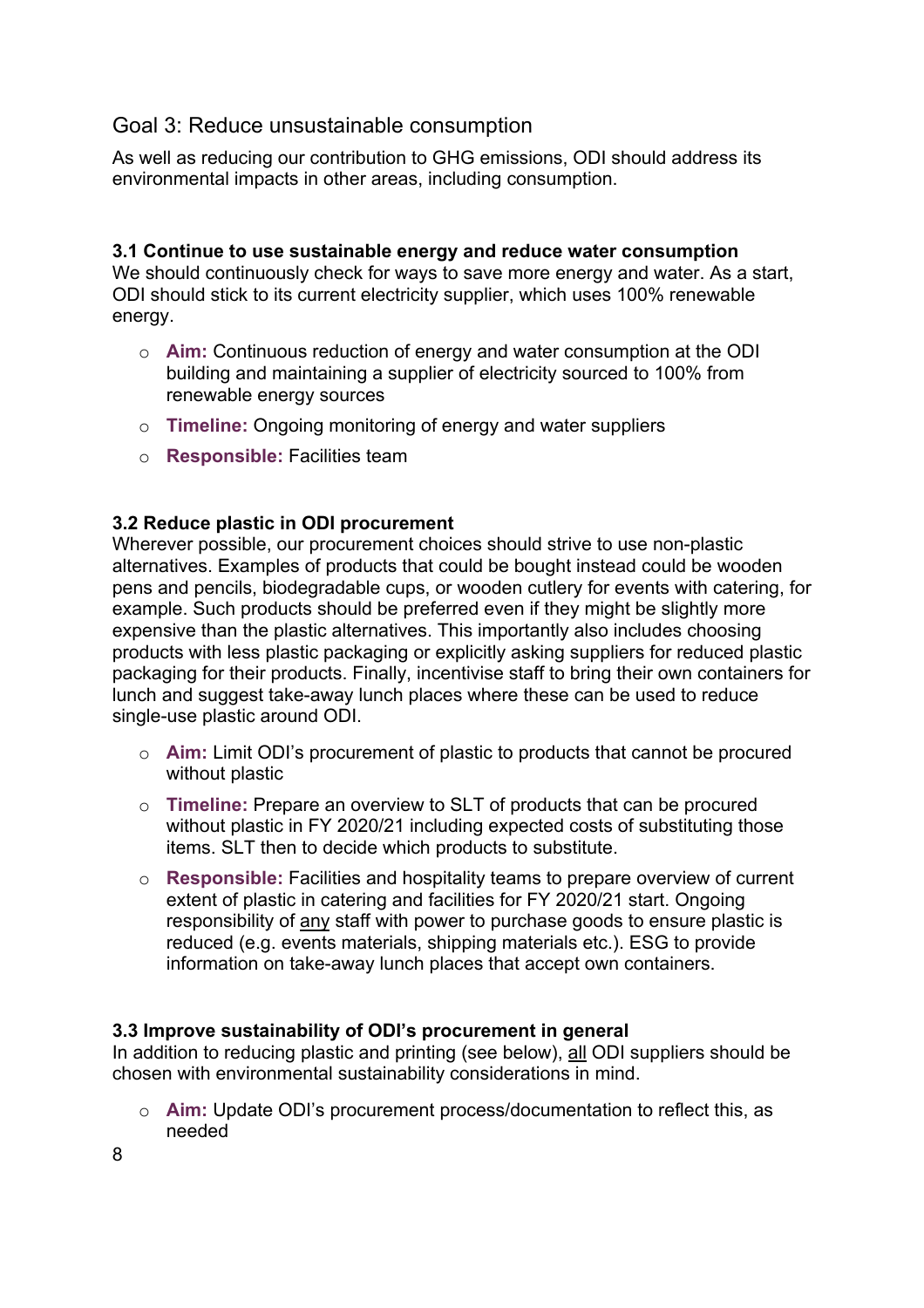- o **Timeline:** From FY 2020/2021 onwards
- o **Responsible:** Finance, with support from ESG.

#### **3.4 Inform staff more on recycling**

Many staff are not aware how to recycle properly. They might be used to a different system from their home (country) and the signage on the waste bins might not always be clear to everyone. Finally, most staff are not aware of the great waste provider we already have, and their recycling processes. To improve the ability of our waste provider to recycle even more, we must increase people's awareness of how to use the different waste bins correctly.

- o **Aim:** A simple information campaign on recycling and how to improve at ODI. At least one email to all staff and updated signs for all bins
- o **Timeline:** Update signs: by end of March 2020. Information campaign: continuous
- o **Responsible:** Facilities, ESG.

#### **3.5 Make vegetarian catering the default**

Unsustainable levels of meat and dairy consumption are a large contributor to global climate change. A reduction of meat and dairy consumption is therefore an important means to reducing the carbon footprint. While catering at ODI does not contain a lot of meat and dairy, the signalling effect of having default vegetarian catering at ODI events as the default option is important. It shows to staff and visitors that we are aware of the negative environmental impact of meat and dairy production. Moreover, it is likely to be cheaper, and might show staff and visitors that there are nutritious and tasty plant-based food options.

- o **Aim:** Provide vegetarian food as the default option at all ODI events with catering, including those taking place outside of ODI.
- o **Timeline:** Implemented from October 2019
- o **Responsible:** Facility managers/ POMA staff

#### **3.6 Reduce printing and sustainably source all ODI printed material**

Although ODI doesn't print as much as it did in the past, there is still more we can do to reduce printing and to ensure the sustainability of any printed materials we do produce. We should continue to reserve physical printing for 'essential occasions' only - important meetings, events, etc – and to print smaller batches, even though this can be more expensive than larger print-runs. For the things we do print, we should aim to make sustainable printing material the default option for all but the most urgent 'emergency' print jobs (which may still require us to use our local, lesssustainable printers). Sustainable printing is likely to be slightly more expensive, but the signal it would send to staff and the outside world would be very important.